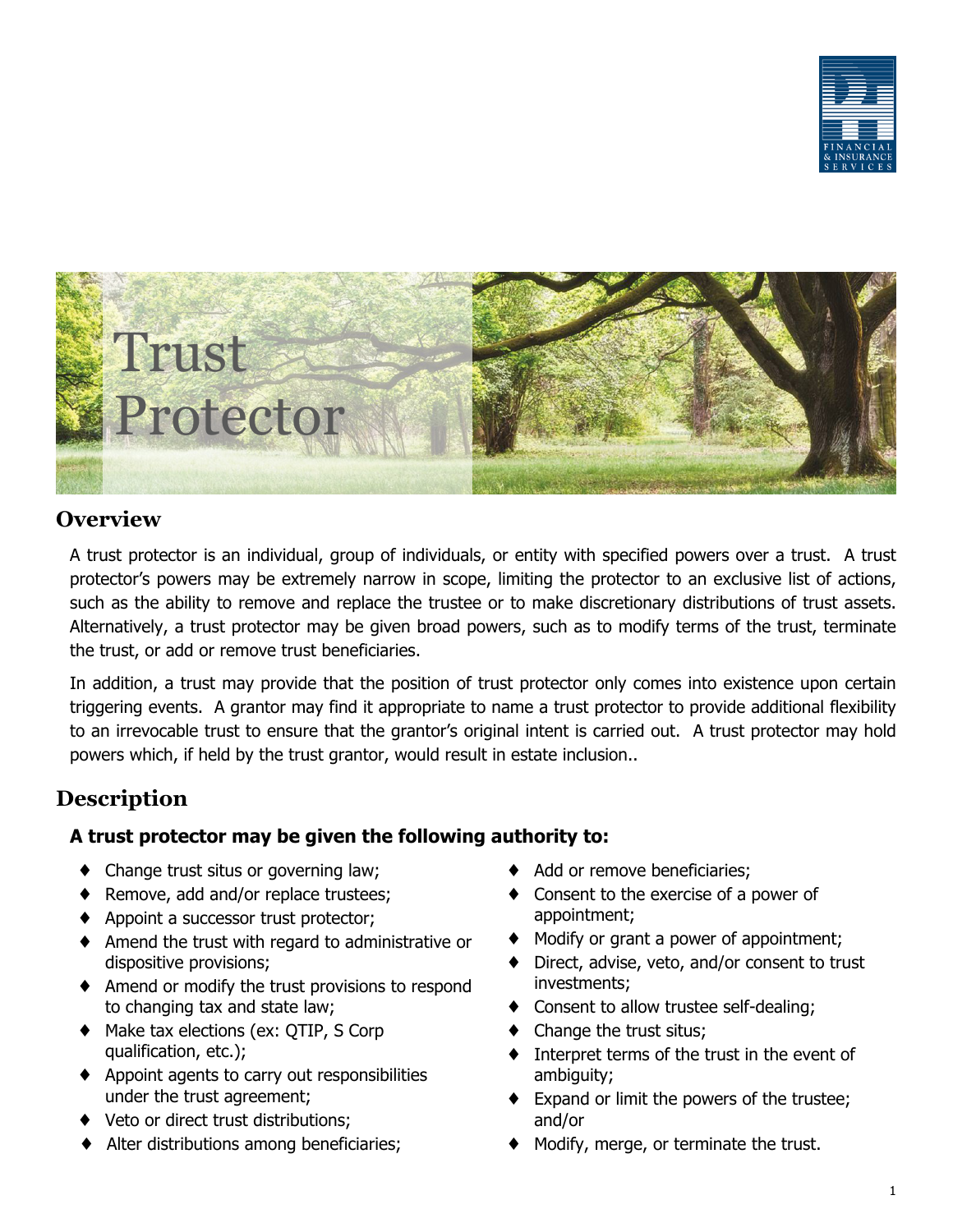#### **Who should be chosen to serve as a trust protector?**

The role of trust protector should be filled by an individual or entity familiar with the grantor's intent, as well as the circumstances surrounding the trust beneficiaries. Special care should be taken to ensure that there is no implied agreement between the grantor and the protector such that it could be concluded that the grantor is actually directing the actions of the trust. The trust protector should be a person or entity other than the trust grantor, the grantor's spouse, a trust beneficiary, or a person with a legal obligation with respect to a beneficiary to avoid adverse tax consequences. An insured on a policy held by the trust should generally not be named as trust protector.

## **Tax Implications**

Granting certain powers to a trust protector can lead to adverse or unanticipated tax consequences.

### **Estate Tax**

Powers exercisable for the benefit of the protector can cause inclusion of trust property in the protector's estate as the power would likely be considered a general power of appointment over trust assets. If the protector is able to exercise a power in favor of someone to whom the protector owes a legal obligation for support, such power could also result in assets being included in the protector's estate.

Any type of prearrangement between the grantor and the trust protector that the grantor will informally retain any form of control or influence over trust assets should be strictly avoided as this type of understanding could cause estate inclusion in the grantor's estate.

### **Income Tax**

Certain powers to add a trust beneficiary, alter distributions or amend the trust may cause the trust to be considered a grantor trust as to the protector for income tax purposes.

#### **Gift Tax**

Giving a trust protector the ability to modify trust provisions should be done with caution. For example, if the protector is given the power to amend withdrawal rights, such modifications should not impair a Crummey withdrawal right. Changes to withdrawal rights could cause the gifts to the trust to not qualify for the annual gift tax exclusion, and the grantor will be considered to have made taxable gifts.

### **Insights and Caveats**

**Fiduciary or not?** Some state statutes provide that the trust protector owes a fiduciary duty to the beneficiaries, while other states seem to shield a trust protector from fiduciary liability for his or her actions or inactions. Additionally the trust document itself may state whether a fiduciary duty is owed or not. The extent to which a trust protector should or should not be considered a fiduciary and the implications of each on the operation of the trust have been the discussion of numerous recent commentaries. If the trust protector is considered a fiduciary, the extent to which the trustee will be held liable for directed actions of the trust protection may cause concern. Even if the trust document explicitly provides that a trustee will not be subject to such liability, this may not offer full protection to a trustee.

**Conflict between Trustee and Protector.** If a trust protector is given a power to veto a trustee's actions, an impasse for trust decisions could result. This may lead to decision-making on the trustee's part in order to avoid conflicts with the trust protector. If in addition to the power to veto a trustee's decision, the protector is also given the power to remove a trustee, a dissenting trustee may find that he or she is faced with no other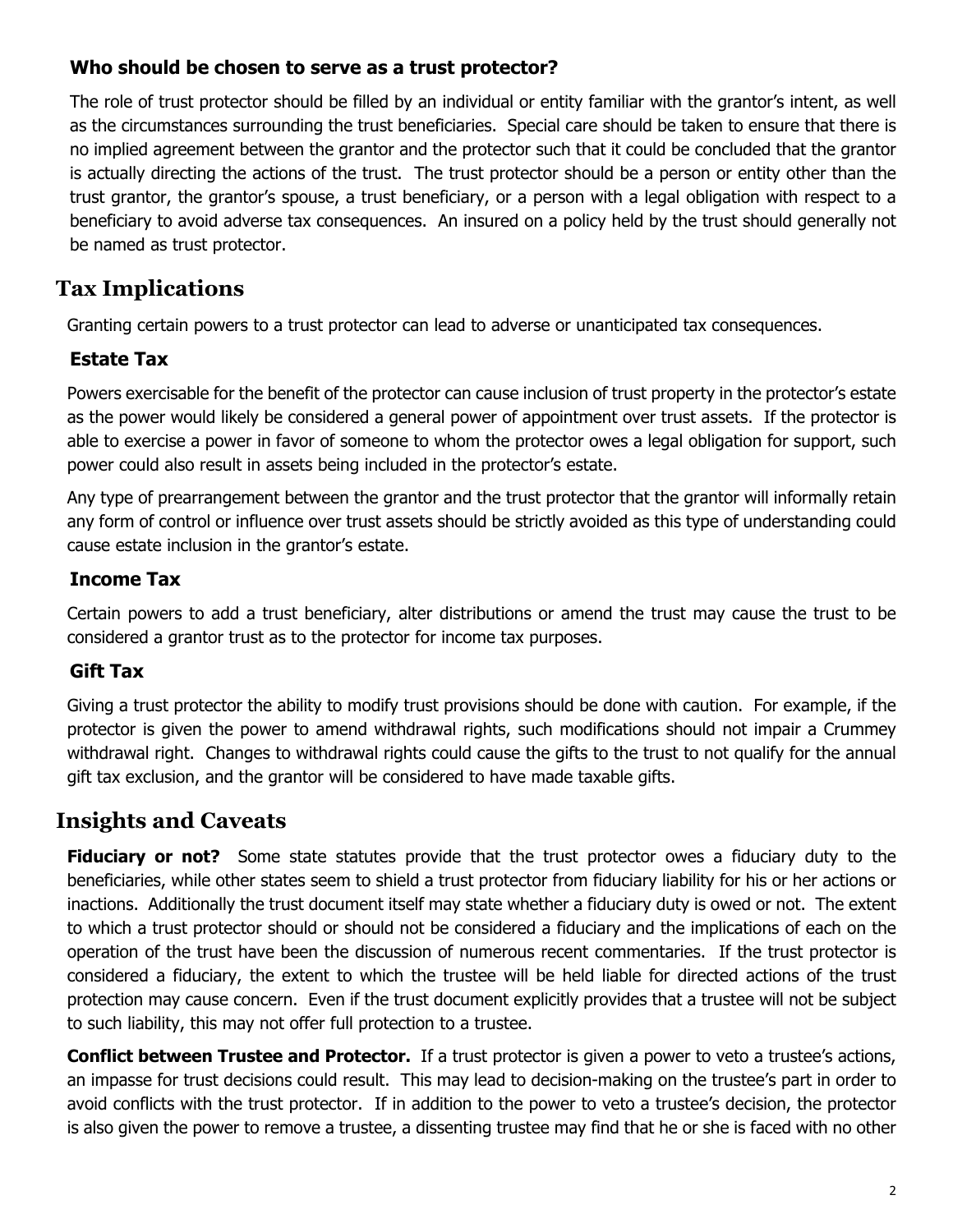choice than to conform to the protector's direction in order to avoid removal. The above issues may support for the use of a trust protector in a limited capacity.

**Drafting Suggestions.**Commentators have suggested the trust provisions be drafted to delineate authority and liability between the trustee and the trust protector. Also, it is prudent to consider trust protector succession provisions.